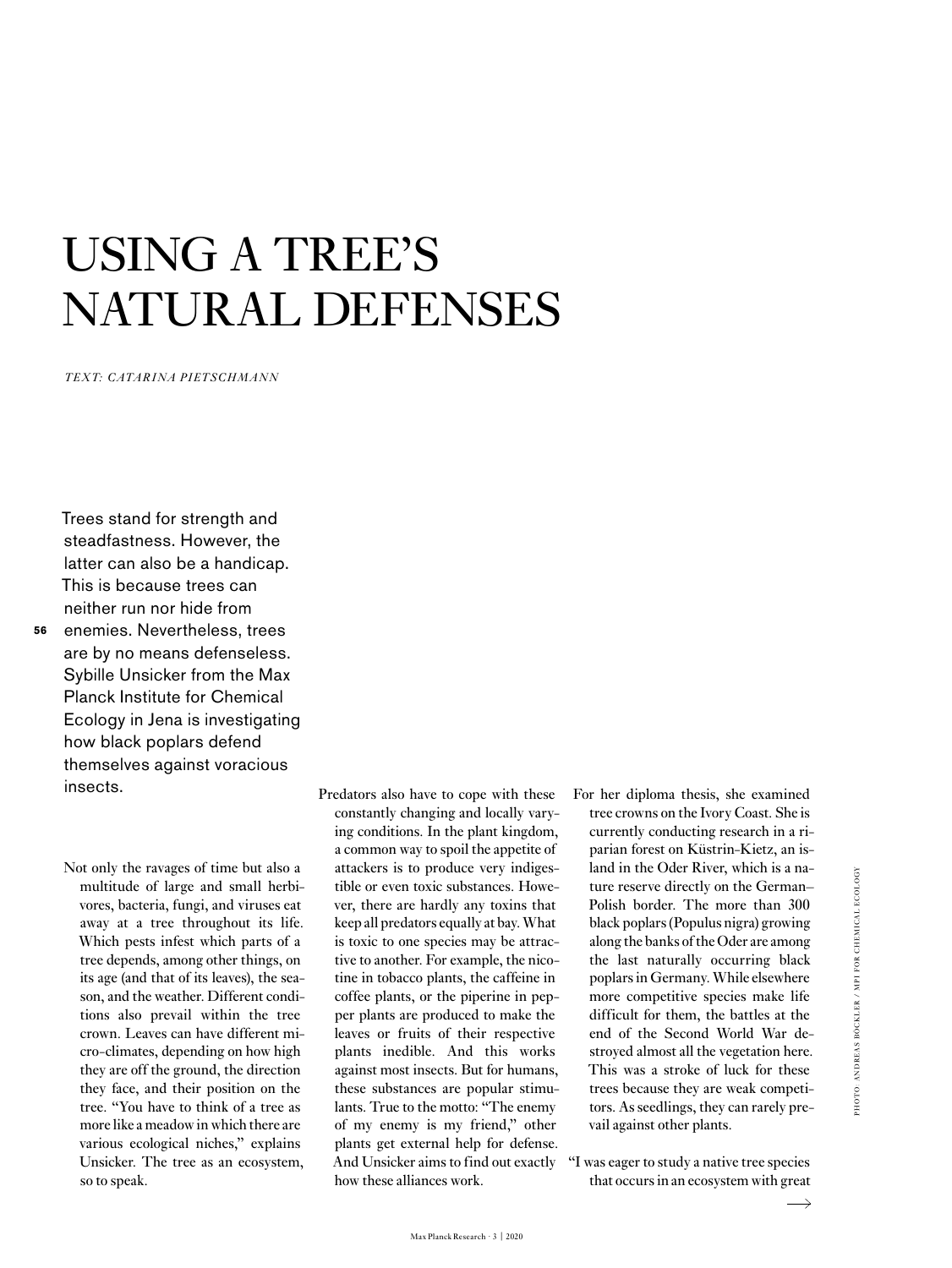# KNOWLEDGE FROM

BIOLOGY & MEDICINE

**57**

Using professional climbing equipment, Sybille Unsicker can examine the treetops even at these heights.

Max Planck Research · 3 | 2020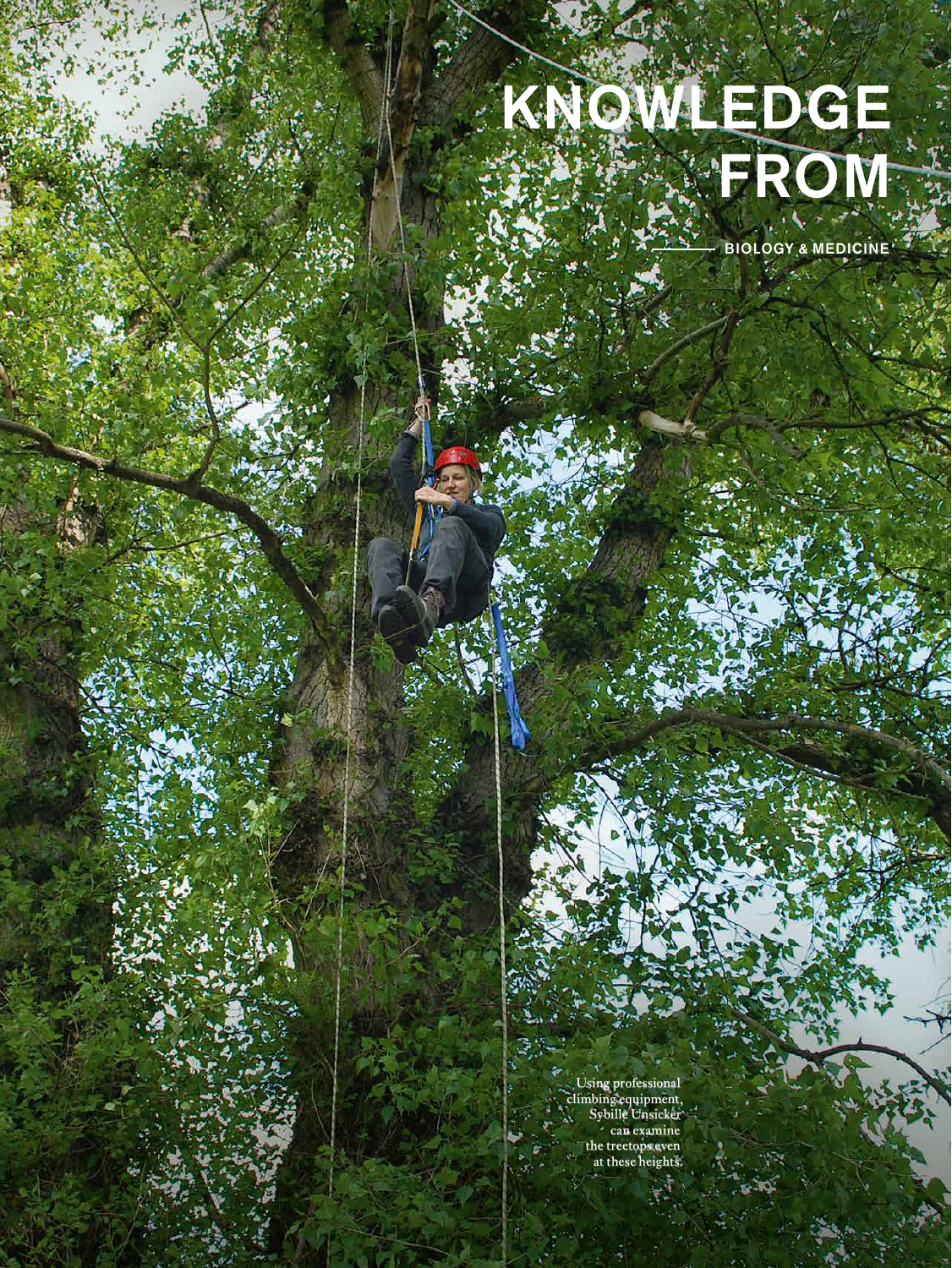biodiversity. Riparian forests are hot spots of biodiversity. The fact that black poplars have become rare in Europe has given me additional motivation. Our results might even contribute to the preservation of these trees," says Unsicker. Since 2009, she and her team have been studying how poplars react to insect attack – both in the field and in the laboratory. For this purpose, Unsicker has equipped several trees in the riparian forest with ropes. Researchers can use these to climb into the tree crowns and take leaf samples from different heights. odorous substances that the poplars release from their leaves.

Maybe not pure herbivores after all? In addition to leaves, the caterpillars of the gypsy moth *(Lymantria dispar)* like to eat fungi. The orange-colored spore deposits of poplar leaf rust alter the mixture of

They regularly encounter caterpillars of the gypsy moth, a moth that is about three centimeters in size. The investigations have shown that the insects prefer to feed on older, already hardened leaves.

**58**

To avoid having to climb into the treetops every time they want to observe the interplay between caterpillars and poplars, Unsicker and her team have planted poplar cuttings from the floodplain forest in their greenhouse in Jena. For their analyses, the researchers wrapped the branches in fine nets and placed gypsy moth caterpillars inside. "You can easily smell that the insects change the smell of the leaves," says Unsicker. Once the caterpillars have begun to destroy the leaves, the researchers replace the nets with gas-impermeable bags. These collect the volatile substances of the trees that are being attacked. The researchers then capture the volatiles with a filter. The filter content is rinsed with solvent and analyzed using gas chromatography and mass spectrometry.



- The difference between the damaged and the undamaged leaves is enormous. "Infested leaves produce large quantities of volatile compounds, which give crushed leaves their characteristic odor. We can also detect sesqui- and monoterpenes, aromatic hydrocarbons, and nitrogen-containing volatiles, including benzyl cyanide," says Unsicker.
- Is this the "cry for help" we are looking for – the message to the enemy of the enemy? The team had colleagues from Austria send one of the caterpillars' most formidable enemies: parasitoid (i.e., Braconid) wasps. These insects deposit several eggs inside the body of the caterpillars. The hatched braconid wasp larvae feed on the tissue of their hosts but spare the vital organs. The caterpillar thus continues to live until the wasp larvae bore

through its skin to the outside and pupate. At this stage, the caterpillar behaves as if it were under the control of an external force and even defends its deadly tenants against attackers. Its strength is eventually exhausted, and it dies. The volatile analysis shows that the parasitoid wasps can detect the odorant molecules from the injured leaves extremely well. Faced with the choice between the odor of intact or damaged leaves, they clearly prefer the damaged leaves. Only a few odorant molecules are required for the highly sensitive antennae of the parasitoid wasps to locate their prey. But is this also the situation in the wild, where – in addition to poplars – other plants also release their volatiles and the wind swirls all the scents together? To find out, the researchers placed the presumed attractants on glue traps in the riparian forest. "Af-

Max Planck Research · 3 | 2020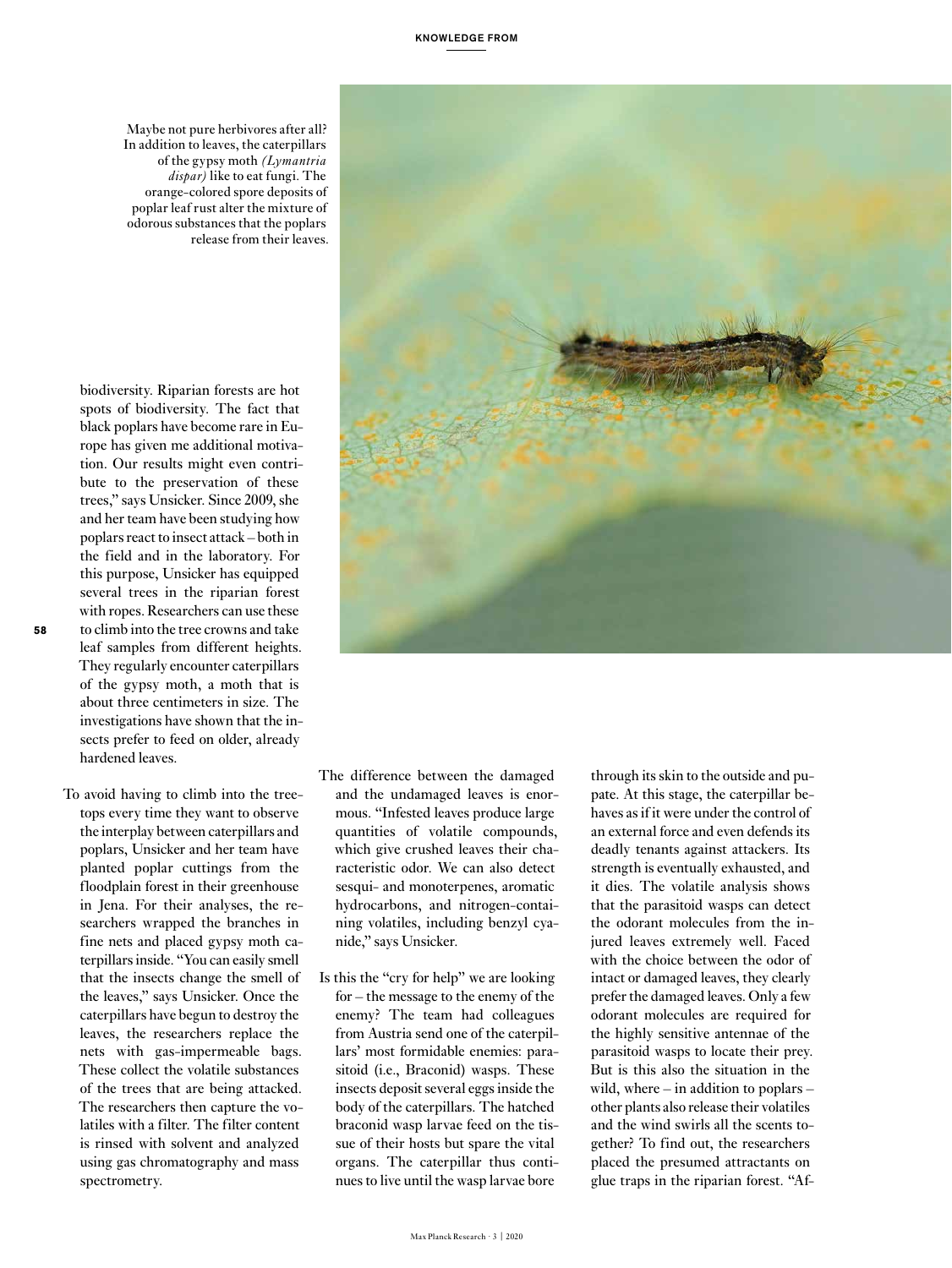

ter only a short time, we had braconid wasps and other parasitic insects such as ichneumonid wasps in the traps," says Unsicker.

Examinations of the cuttings in the greenhouse confirmed the findings. As soon as the researchers removed the caterpillars from the leaves, the concentration of the nitrogen-containing volatiles dropped to zero. Because the wasps are attracted to these very odors, it was clear: "We had found the distress call molecules produced by the trees," says Unsicker. Poplars produce volatiles mainly during the day when they also carry out photosynthesis. At night, however, they largely stop production. The kinds of volatiles released by the leaves depend on the type of injury they sustain. If they are cut with scissors, for example, they release diffe-

rent substances than when they are infested by caterpillars. But how does a leaf know what is causing it harm? "Leaves can recognize insects by their saliva, which penetrates the leaf tissue. They also perceive the way an animal eats and how much leaf area is lost in the process," explains Unsicker. "Sucking aphids trigger a different reaction than caterpillars that feed on large areas, or leaf beetles that punch small holes in the leaves."

The trees can thus not only call for outside help but also warn parts of the crown that may not have been infested yet. After all, branches of large trees are often many meters apart. "Communication within the tree crowns via volatiles would thus be comparatively quick. It would take much longer to send information through the tree's supply lines, from the leaf to the branch to the trunk, and from there back to another branch and so on," says Unsicker. In the coming years, Unsicker hopes to find out exactly how one leaf perceives the odor of another as well as which receptors and transport molecules carry the volatiles through the cell membranes.

## Caterpillar toxins in the leaves

But why don't the attacked poplar leaves produce toxins that would repel the caterpillars like tobacco, coffee, and pepper plants do? "The leaves of the black poplars also contain substances that are toxic in high concentrations. For example, salicinoids can be toxic, especially for generalists (i.e. caterpillars that feed on various tree species) like gypsy moth caterpillars. But there is a considerable danger that such a toxin would also affect all the many beneficial insects that live on and in a tree." Unsicker suspects that the arsenal of defense molecules that

can be found in plants is highly complex and used in a variety of ways. Only in this way is it possible to conceive that a poplar tree – which reaches sexual maturity no earlier than the age of 10 years and then lives on for another 90 years – can survive the attacks of its extremely diverse predators.

This is supported by the fact that the volatiles that summon the parasitoid wasps can be produced very easily. The starting point is the amino acid phenylalanine, which is converted into benzyl cyanide in only two steps. The intermediate stage, phenylacetal oxime, can accumulate in the leaf and is toxic. The higher the concentration

 $\overline{\phantom{a}}$ 

**59**

#### SUMMARY

Black poplars emit odorous substances from their leaves; these attract parasitoid wasps. The insects parasitize caterpillars and thus help the trees keep the voracious larvae at bay.

Odorous substances are also suitable media for transporting information from tree to tree as well as within the tree crown. They reach their destination relatively quickly and are easy to produce.

Leaves infested with fungi also release characteristic volatiles. Their smell attracts butterfly caterpillars, which apparently do not live a purely vegetarian life but also eat the fungi as a source of nitrogen.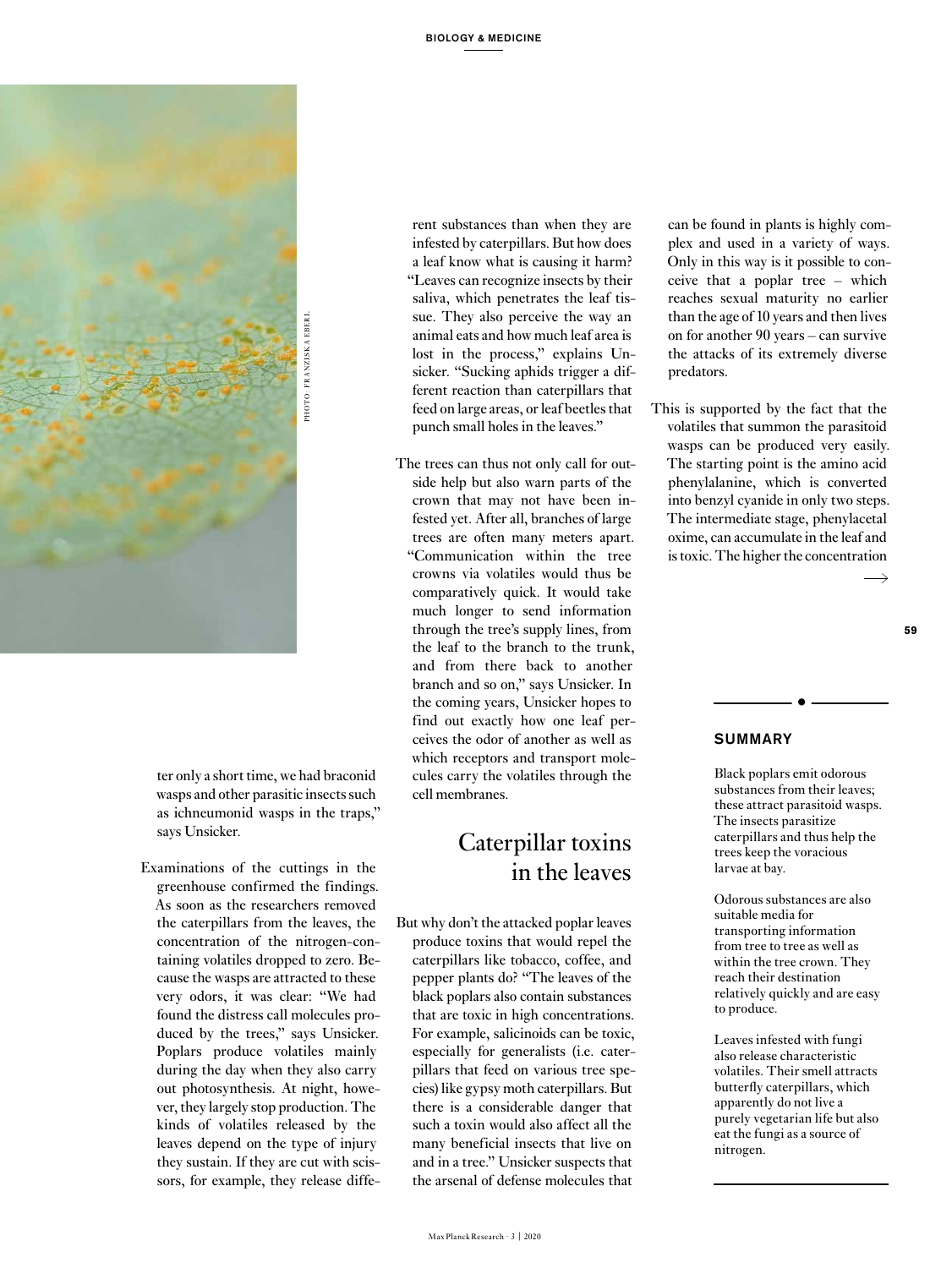of this substance in the leaves eaten by gypsy moth caterpillars, the higher the mortality of the caterpillars. "The production of these toxic substances thus serves not only the indirect but also the direct defense. The tree essentially has a double defense strategy," explains Unsicker.

The poplars communicate not only with the parasitoid wasps but also exchange information with each other – a phenomenon that has been communicated to the public as well, thanks in part to the books by Peter Wohlleben. It has been known since the 1980s that trees can pass on information about pests with the help of volatiles. Trees are also connected to each other via fungal networks at the roots, the mycorrhizae. However, critics accuse Wohlleben of humanizing trees. "Even for my taste, he sometimes embellishes the facts too much. But I

think it's great that someone has managed to draw attention to the forest ecosystem," says Unsicker.

While Wohlleben promotes greater appreciation of trees and the forest, Unsicker and her team continue to collect scientific data. In addition to the gypsy moth, trees usually have to deal with a host of other enemies. For example, black poplars are often attacked by rust fungi, which can spread to most of the tree crown in late summer. The fungal spores are blown onto the leaves by the wind or washed by rain onto lower parts of the crown. They then penetrate the leaves through the stomata. After a few days, they form spore deposits that penetrate the leaf surface as orange pustules from which new spores are released. In a pilot study, Unsicker's co-worker Franziska Eberl sprayed some of the small poplars in

the greenhouse with rust spores and also put gypsy moth caterpillars on the leaves. An analysis of the leaf scents showed that leaves exposed to such a double attack gave off a completely different odor profile than leaves on which only caterpillars had chewed. "The leaves smell a bit like mushrooms. The proportion of terpenes is considerably lower, but the samples contain hydrocarbons that are typical for fungi," explains Unsicker. The nitrogen-containing substances that predominate in the distress call to the parasitoid wasps are not affected by the rust.

# **Caterpillars** love fungi

In particular, fungi can change the phenol content of leaves. For example,



Volatiles released from plants perform various tasks – both above and below ground. Trees thus attract beneficial insects such as pollinators, seed dispersers, and enemies of herbivorous insects. They are also in contact with each other – some volatiles can inhibit the growth of their neighbors or warn them of heat and pests.